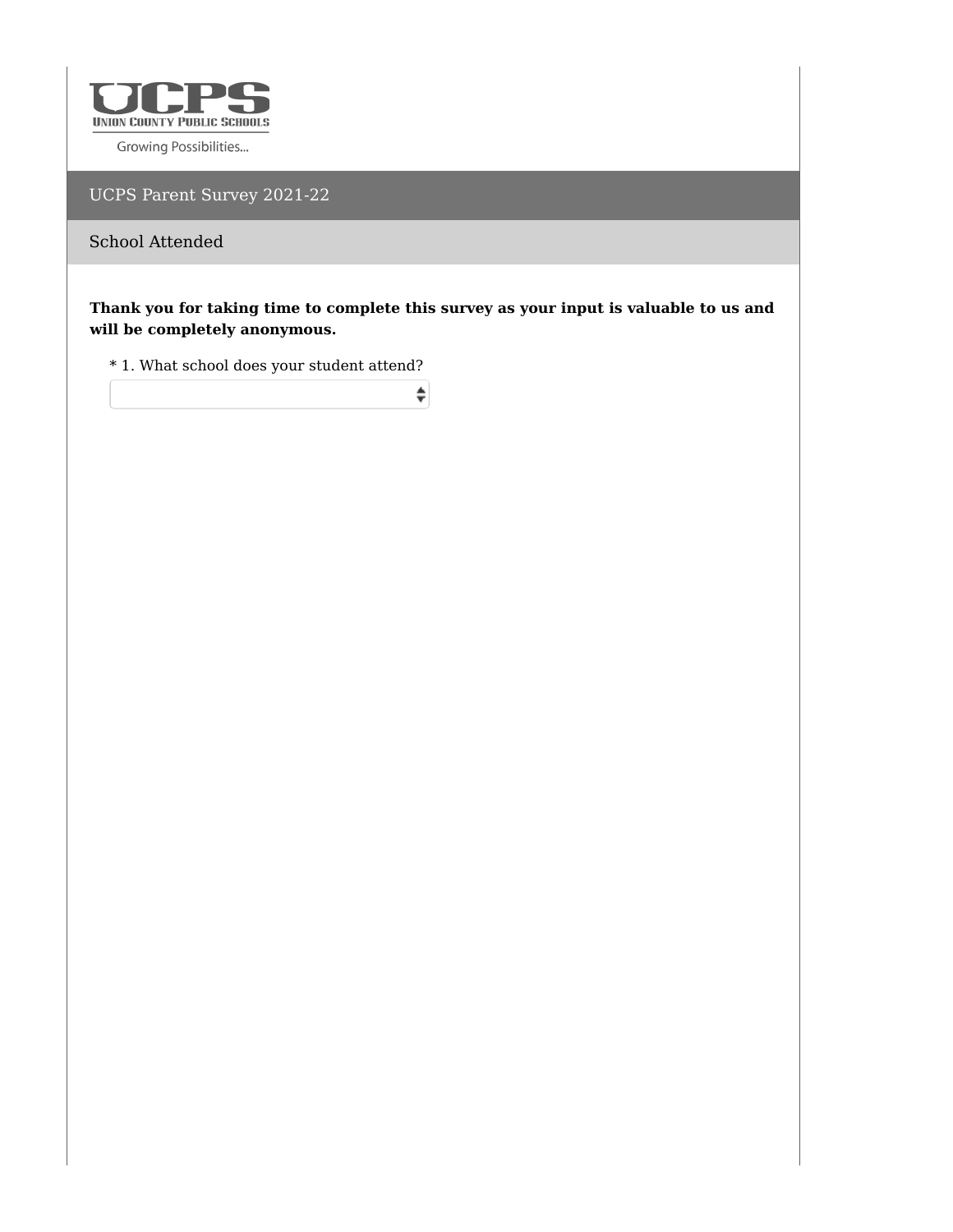

| UCPS Parent Survey 2021-22 |                                                                                        |                               |                   |                          |
|----------------------------|----------------------------------------------------------------------------------------|-------------------------------|-------------------|--------------------------|
| <b>School Culture</b>      |                                                                                        |                               |                   |                          |
|                            |                                                                                        |                               |                   |                          |
|                            |                                                                                        |                               |                   |                          |
|                            | * 2. I feel welcomed at my child's school.                                             |                               |                   |                          |
| <b>Strongly Agree</b>      | Somewhat Agree                                                                         | Neither Agree nor<br>Disagree | Somewhat Disagree | <b>Strongly Disagree</b> |
|                            |                                                                                        |                               |                   |                          |
|                            |                                                                                        |                               |                   |                          |
|                            | * 3. I feel respected at my child's school.                                            |                               |                   |                          |
|                            |                                                                                        | Neither Agree nor             |                   |                          |
| <b>Strongly Agree</b>      | Somewhat Agree                                                                         | Disagree                      | Somewhat Disagree | <b>Strongly Disagree</b> |
|                            |                                                                                        |                               |                   |                          |
|                            | * 4. The staff is receptive to parental input at my child's school.                    |                               |                   |                          |
|                            |                                                                                        | Neither Agree nor             |                   |                          |
| <b>Strongly Agree</b>      | Somewhat Agree                                                                         | Disagree                      | Somewhat Disagree | <b>Strongly Disagree</b> |
|                            |                                                                                        |                               |                   |                          |
|                            |                                                                                        |                               |                   |                          |
|                            | * 5. My child's school maintains and sustains a positive learning environment.         |                               |                   |                          |
| <b>Strongly Agree</b>      | Somewhat Agree                                                                         | Neither Agree nor<br>Disagree | Somewhat Disagree | <b>Strongly Disagree</b> |
|                            |                                                                                        |                               |                   |                          |
|                            |                                                                                        |                               |                   |                          |
|                            | * 6. I am satisfied with the opportunities provided to volunteer at my child's school. |                               |                   |                          |
|                            |                                                                                        | Neither Agree nor             |                   |                          |
| <b>Strongly Agree</b>      | Somewhat Agree                                                                         | Disagree                      | Somewhat Disagree | <b>Strongly Disagree</b> |
|                            |                                                                                        |                               |                   |                          |
|                            |                                                                                        |                               |                   |                          |
|                            | * 7. I would recommend my child's school to other families.                            |                               |                   |                          |
| <b>Strongly Agree</b>      | Somewhat Agree                                                                         | Neither Agree nor<br>Disagree | Somewhat Disagree | <b>Strongly Disagree</b> |
|                            |                                                                                        |                               |                   |                          |
|                            |                                                                                        |                               |                   |                          |
|                            |                                                                                        |                               |                   |                          |
|                            |                                                                                        |                               |                   |                          |
|                            |                                                                                        |                               |                   |                          |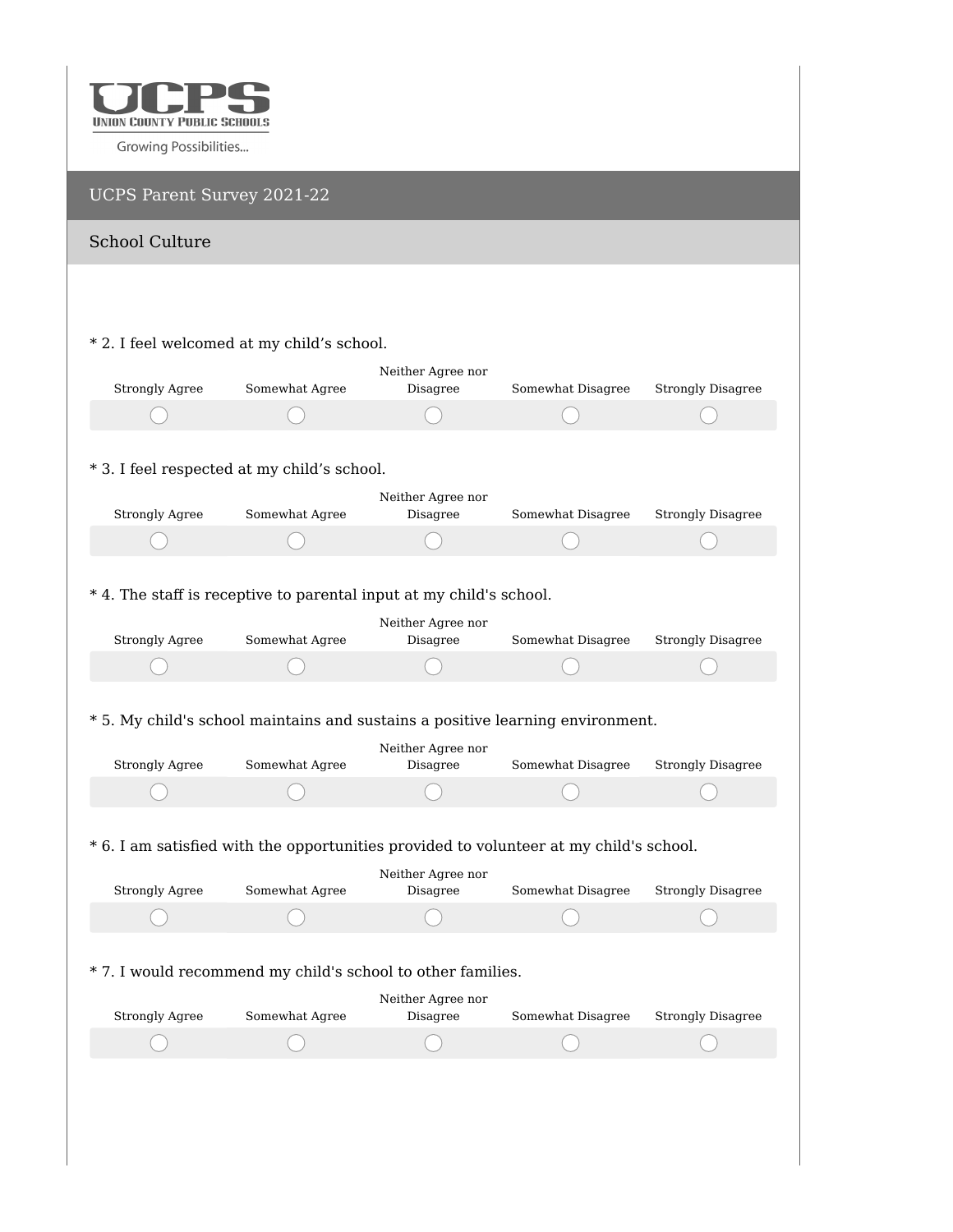

| UCPS Parent Survey 2021-22          |                                                                                             |                               |                   |                          |
|-------------------------------------|---------------------------------------------------------------------------------------------|-------------------------------|-------------------|--------------------------|
| <b>School Safety</b>                |                                                                                             |                               |                   |                          |
|                                     |                                                                                             |                               |                   |                          |
|                                     |                                                                                             |                               |                   |                          |
| * 8. My child feels safe at school. |                                                                                             |                               |                   |                          |
| <b>Strongly Agree</b>               | Somewhat Agree                                                                              | Neither Agree nor<br>Disagree | Somewhat Disagree | <b>Strongly Disagree</b> |
|                                     |                                                                                             |                               |                   |                          |
|                                     |                                                                                             |                               |                   |                          |
|                                     | * 9. My child's school has high standards for appropriate behavior.                         |                               |                   |                          |
| <b>Strongly Agree</b>               | Somewhat Agree                                                                              | Neither Agree nor<br>Disagree | Somewhat Disagree | <b>Strongly Disagree</b> |
|                                     |                                                                                             |                               |                   |                          |
|                                     |                                                                                             |                               |                   |                          |
|                                     | * 10. My child has been bullied while at school.                                            | Neither Agree nor             |                   |                          |
| <b>Strongly Agree</b>               | Somewhat Agree                                                                              | Disagree                      | Somewhat Disagree | <b>Strongly Disagree</b> |
|                                     |                                                                                             |                               |                   |                          |
|                                     |                                                                                             |                               |                   |                          |
|                                     | * 11. Discipline issues are addressed in a fair and consistent manner at my child's school. | Neither Agree nor             |                   |                          |
| <b>Strongly Agree</b>               | Somewhat Agree                                                                              | Disagree                      | Somewhat Disagree | <b>Strongly Disagree</b> |
|                                     |                                                                                             |                               |                   |                          |
|                                     |                                                                                             |                               |                   |                          |
|                                     |                                                                                             |                               |                   |                          |
|                                     |                                                                                             |                               |                   |                          |
|                                     |                                                                                             |                               |                   |                          |
|                                     |                                                                                             |                               |                   |                          |
|                                     |                                                                                             |                               |                   |                          |
|                                     |                                                                                             |                               |                   |                          |
|                                     |                                                                                             |                               |                   |                          |
|                                     |                                                                                             |                               |                   |                          |
|                                     |                                                                                             |                               |                   |                          |
|                                     |                                                                                             |                               |                   |                          |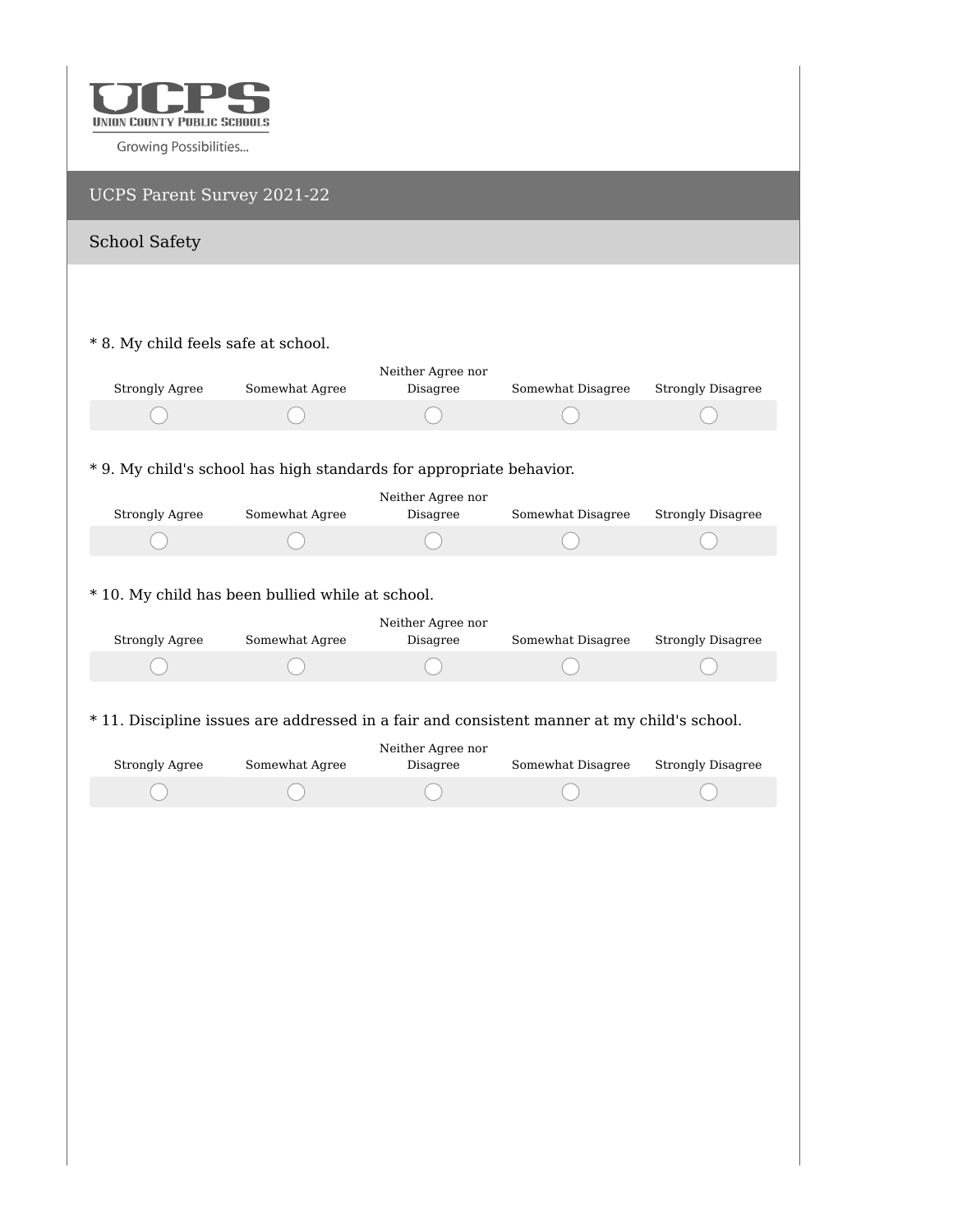

## UCPS Parent Survey 2021-22 School Administration \* 12. The school's administration cares about my child. Neither Agree nor Disagree Somewhat Disagree Strongly Disagree Strongly Agree Somewhat Agree \* 13. The school's administration provides prompt follow-up to my communication. Neither Agree nor Strongly Agree Somewhat Agree Disagree Somewhat Disagree Strongly Disagree  $\bigcap$ ⊆ 1 \* 14. I am comfortable raising an issue of concern to my child's principal. Neither Agree nor Strongly Agree Somewhat Agree Disagree Somewhat Disagree Strongly Disagree \* 15. I trust the principal to make decisions that are in the best interest of students. Neither Agree nor Strongly Agree Somewhat Agree Disagree Somewhat Disagree Strongly Disagree \* 16. The principal maintains a visible presence at my child's school. Neither Agree nor Strongly Agree Somewhat Agree Disagree Somewhat Disagree Strongly Disagree \* 17. When needed, the principal is accessible.Neither Agree nor Strongly Agree Somewhat Agree Disagree Somewhat Disagree Strongly Disagree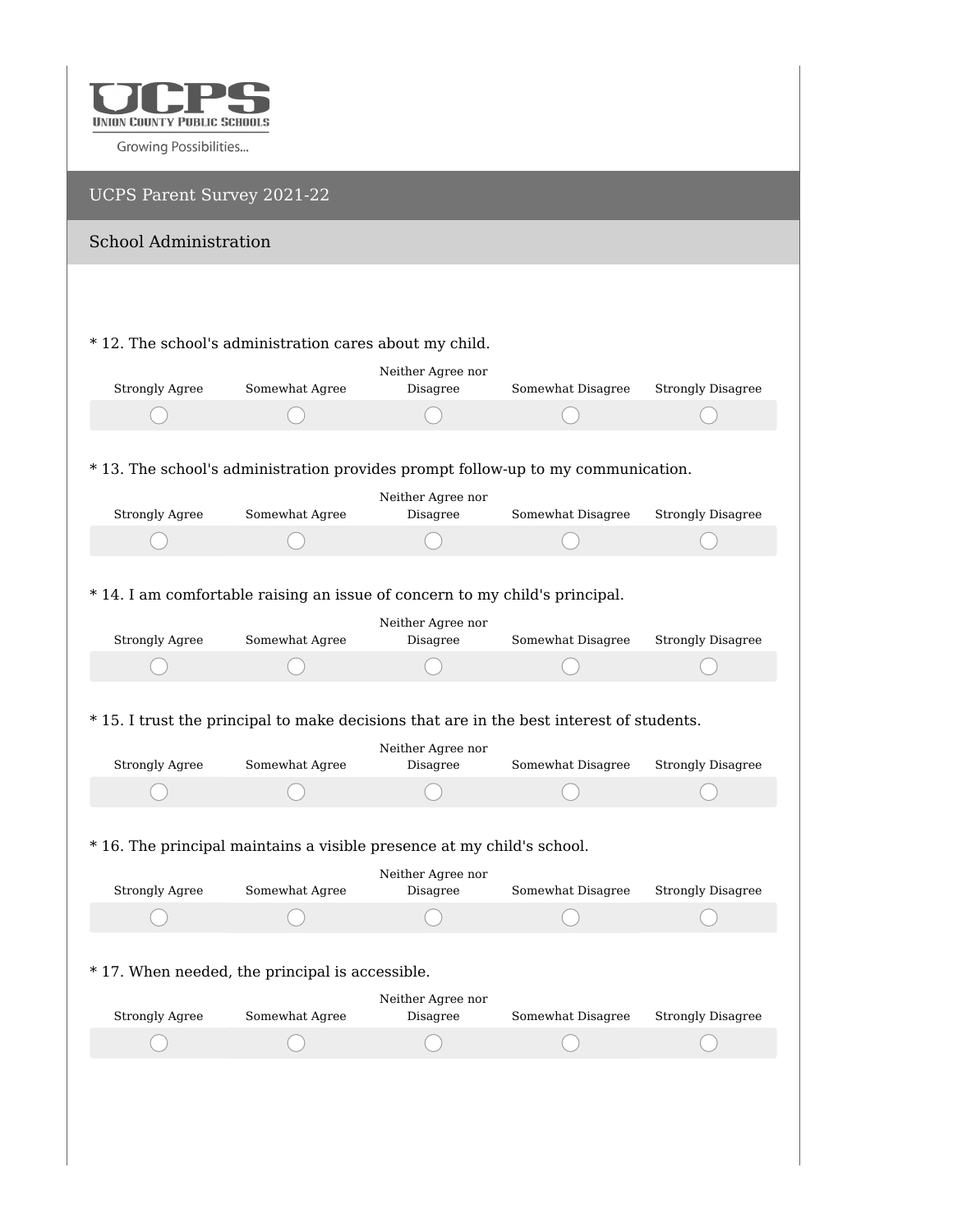

| UCPS Parent Survey 2021-22 |                                                                                          |                               |                   |                          |
|----------------------------|------------------------------------------------------------------------------------------|-------------------------------|-------------------|--------------------------|
| Instruction                |                                                                                          |                               |                   |                          |
|                            |                                                                                          |                               |                   |                          |
|                            | * 18. I am satisfied with the quality of instruction my child receives at school.        |                               |                   |                          |
|                            |                                                                                          | Neither Agree nor             |                   |                          |
| <b>Strongly Agree</b>      | Somewhat Agree                                                                           | Disagree                      | Somewhat Disagree | <b>Strongly Disagree</b> |
|                            |                                                                                          |                               |                   |                          |
|                            |                                                                                          |                               |                   |                          |
|                            | * 19. I am satisfied with the amount of homework assigned to my child.                   |                               |                   |                          |
|                            |                                                                                          | Neither Agree nor             |                   |                          |
| <b>Strongly Agree</b>      | Somewhat Agree                                                                           | Disagree                      | Somewhat Disagree | <b>Strongly Disagree</b> |
|                            |                                                                                          |                               |                   |                          |
|                            |                                                                                          |                               |                   |                          |
|                            | * 20. The teachers at my child's school are effective.                                   |                               |                   |                          |
| <b>Strongly Agree</b>      | Somewhat Agree                                                                           | Neither Agree nor<br>Disagree | Somewhat Disagree | <b>Strongly Disagree</b> |
|                            |                                                                                          |                               |                   |                          |
|                            |                                                                                          |                               |                   |                          |
|                            | * 21. Teachers care about my child's academic success.                                   |                               |                   |                          |
|                            |                                                                                          | Neither Agree nor             |                   |                          |
| <b>Strongly Agree</b>      | Somewhat Agree                                                                           | Disagree                      | Somewhat Disagree | <b>Strongly Disagree</b> |
|                            |                                                                                          |                               |                   |                          |
|                            |                                                                                          |                               |                   |                          |
|                            | * 22. Teachers at my child's school have high expectations for the learning environment. |                               |                   |                          |
|                            |                                                                                          | Neither Agree nor             |                   |                          |
| <b>Strongly Agree</b>      | Somewhat Agree                                                                           | Disagree                      | Somewhat Disagree | <b>Strongly Disagree</b> |
|                            |                                                                                          |                               |                   |                          |
|                            |                                                                                          |                               |                   |                          |
|                            |                                                                                          |                               |                   |                          |
|                            |                                                                                          |                               |                   |                          |
|                            |                                                                                          |                               |                   |                          |
|                            |                                                                                          |                               |                   |                          |
|                            |                                                                                          |                               |                   |                          |
|                            |                                                                                          |                               |                   |                          |
|                            |                                                                                          |                               |                   |                          |
|                            |                                                                                          |                               |                   |                          |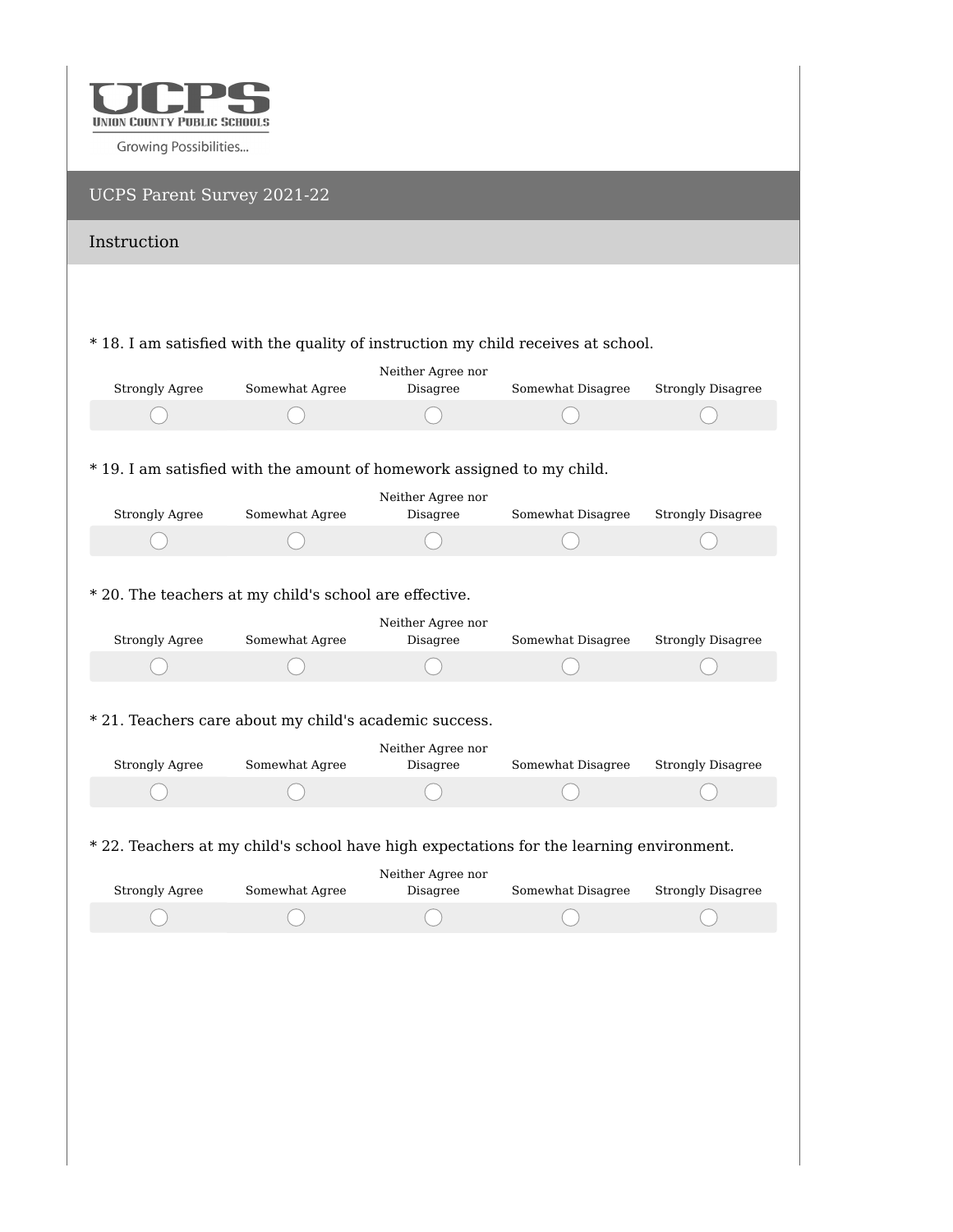

| UCPS Parent Survey 2021-22 |                                                                                              |                               |                   |                          |
|----------------------------|----------------------------------------------------------------------------------------------|-------------------------------|-------------------|--------------------------|
| <b>Support Staff</b>       |                                                                                              |                               |                   |                          |
|                            |                                                                                              |                               |                   |                          |
|                            |                                                                                              |                               |                   |                          |
|                            | * 23. I am satisfied with the PTA/PTO support at my child's school.                          | Neither Agree nor             |                   |                          |
| <b>Strongly Agree</b>      | Somewhat Agree                                                                               | Disagree                      | Somewhat Disagree | <b>Strongly Disagree</b> |
|                            |                                                                                              |                               |                   |                          |
|                            |                                                                                              |                               |                   |                          |
|                            | * 24. I am satisfied with the counseling services offered to my child.                       |                               |                   |                          |
| <b>Strongly Agree</b>      | Somewhat Agree                                                                               | Neither Agree nor<br>Disagree | Somewhat Disagree | <b>Strongly Disagree</b> |
|                            |                                                                                              |                               |                   |                          |
|                            |                                                                                              |                               |                   |                          |
|                            | * 25. I am satisfied with the media services offered to my child while at school.            |                               |                   |                          |
|                            |                                                                                              | Neither Agree nor             |                   |                          |
| <b>Strongly Agree</b>      | Somewhat Agree                                                                               | Disagree                      | Somewhat Disagree | <b>Strongly Disagree</b> |
|                            |                                                                                              |                               |                   |                          |
|                            |                                                                                              |                               |                   |                          |
|                            | * 26. I am satisfied with the level of nursing services offered to my child while at school. |                               |                   |                          |
| <b>Strongly Agree</b>      | Somewhat Agree                                                                               | Neither Agree nor<br>Disagree | Somewhat Disagree | <b>Strongly Disagree</b> |
|                            |                                                                                              |                               |                   |                          |
|                            |                                                                                              |                               |                   |                          |
|                            | * 27. I am satisfied with the coaches and/or club sponsors that work with my child.          |                               |                   |                          |
|                            |                                                                                              | Neither Agree nor             |                   |                          |
| <b>Strongly Agree</b>      | Somewhat Agree                                                                               | Disagree                      | Somewhat Disagree | <b>Strongly Disagree</b> |
|                            |                                                                                              |                               |                   |                          |
|                            |                                                                                              |                               |                   |                          |
|                            |                                                                                              |                               |                   |                          |
|                            |                                                                                              |                               |                   |                          |
|                            |                                                                                              |                               |                   |                          |
|                            |                                                                                              |                               |                   |                          |
|                            |                                                                                              |                               |                   |                          |
|                            |                                                                                              |                               |                   |                          |
|                            |                                                                                              |                               |                   |                          |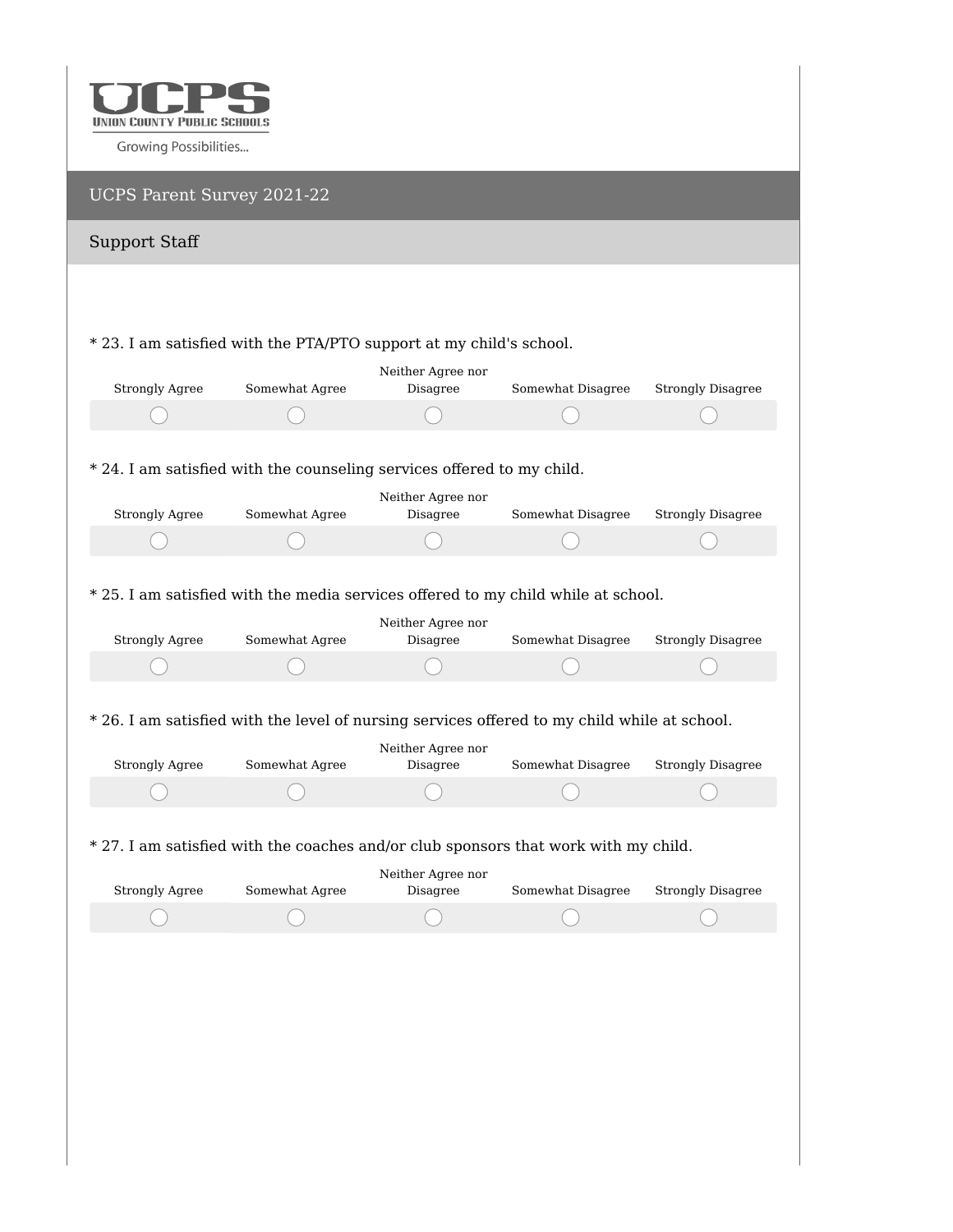

| UCPS Parent Survey 2021-22                                                                  |                |                               |                   |                          |
|---------------------------------------------------------------------------------------------|----------------|-------------------------------|-------------------|--------------------------|
| Communication                                                                               |                |                               |                   |                          |
|                                                                                             |                |                               |                   |                          |
|                                                                                             |                |                               |                   |                          |
| * 28. I am kept informed of upcoming school-based activities.                               |                |                               |                   |                          |
| <b>Strongly Agree</b>                                                                       | Somewhat Agree | Neither Agree nor<br>Disagree | Somewhat Disagree | <b>Strongly Disagree</b> |
|                                                                                             |                |                               |                   |                          |
|                                                                                             |                |                               |                   |                          |
| * 29. I am kept informed of my child's academic progress.                                   |                |                               |                   |                          |
|                                                                                             |                | Neither Agree nor             |                   |                          |
| <b>Strongly Agree</b>                                                                       | Somewhat Agree | Disagree                      | Somewhat Disagree | <b>Strongly Disagree</b> |
|                                                                                             |                |                               |                   |                          |
|                                                                                             |                |                               |                   |                          |
| * 30. I am kept informed of the instructional activities occurring in my child's classroom. |                |                               |                   |                          |
|                                                                                             |                | Neither Agree nor             |                   |                          |
| <b>Strongly Agree</b>                                                                       | Somewhat Agree | Disagree                      | Somewhat Disagree | <b>Strongly Disagree</b> |
|                                                                                             |                |                               |                   |                          |
|                                                                                             |                |                               |                   |                          |
| * 31. The front office staff effectively communicates with parents.                         |                |                               |                   |                          |
|                                                                                             |                | Neither Agree nor             |                   |                          |
| <b>Strongly Agree</b>                                                                       | Somewhat Agree | Disagree                      | Somewhat Disagree | <b>Strongly Disagree</b> |
|                                                                                             |                |                               |                   |                          |
|                                                                                             |                |                               |                   |                          |
| * 32. There are opportunities for me to participate in school-wide decisions.               |                |                               |                   |                          |
|                                                                                             |                | Neither Agree nor             |                   |                          |
| <b>Strongly Agree</b>                                                                       | Somewhat Agree | Disagree                      | Somewhat Disagree | <b>Strongly Disagree</b> |
|                                                                                             |                |                               |                   |                          |
|                                                                                             |                |                               |                   |                          |
| * 33. I am comfortable raising an issue of concern with my child's teacher.                 |                |                               |                   |                          |
|                                                                                             |                | Neither Agree nor             |                   |                          |
| <b>Strongly Agree</b>                                                                       | Somewhat Agree | Disagree                      | Somewhat Disagree | <b>Strongly Disagree</b> |
|                                                                                             |                |                               |                   |                          |
|                                                                                             |                |                               |                   |                          |
|                                                                                             |                |                               |                   |                          |
|                                                                                             |                |                               |                   |                          |
|                                                                                             |                |                               |                   |                          |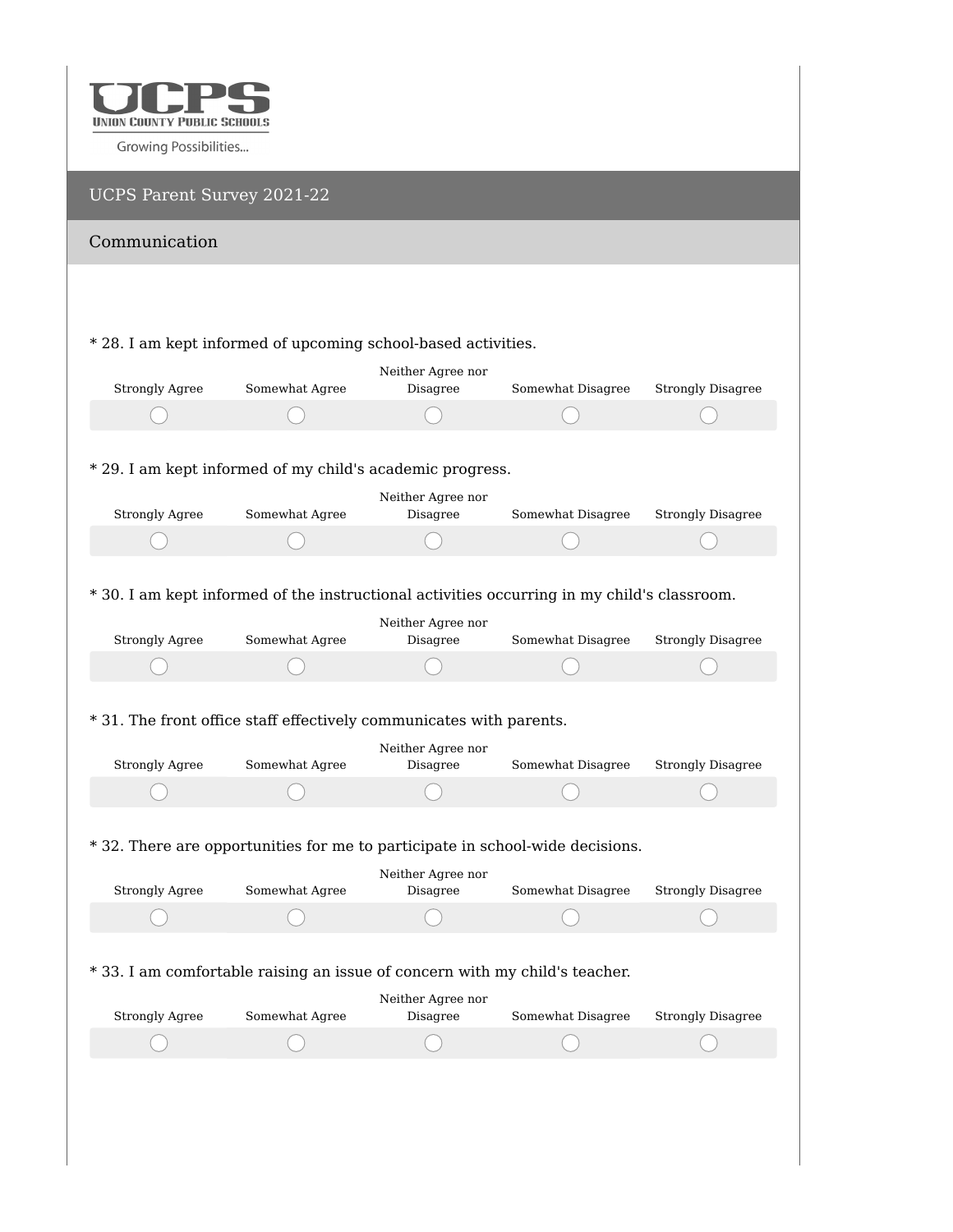

## UCPS Parent Survey 2021-22

## Transportation

\* 34. Which of the following best describes your use of UCPS school buses?

- $\bigcirc$  My child is currently assigned a bus and consistently rides
- $\bigcirc$  My child is currently assigned a bus but seldom rides
- $\bigcirc$  My child is not assigned a bus and does not ride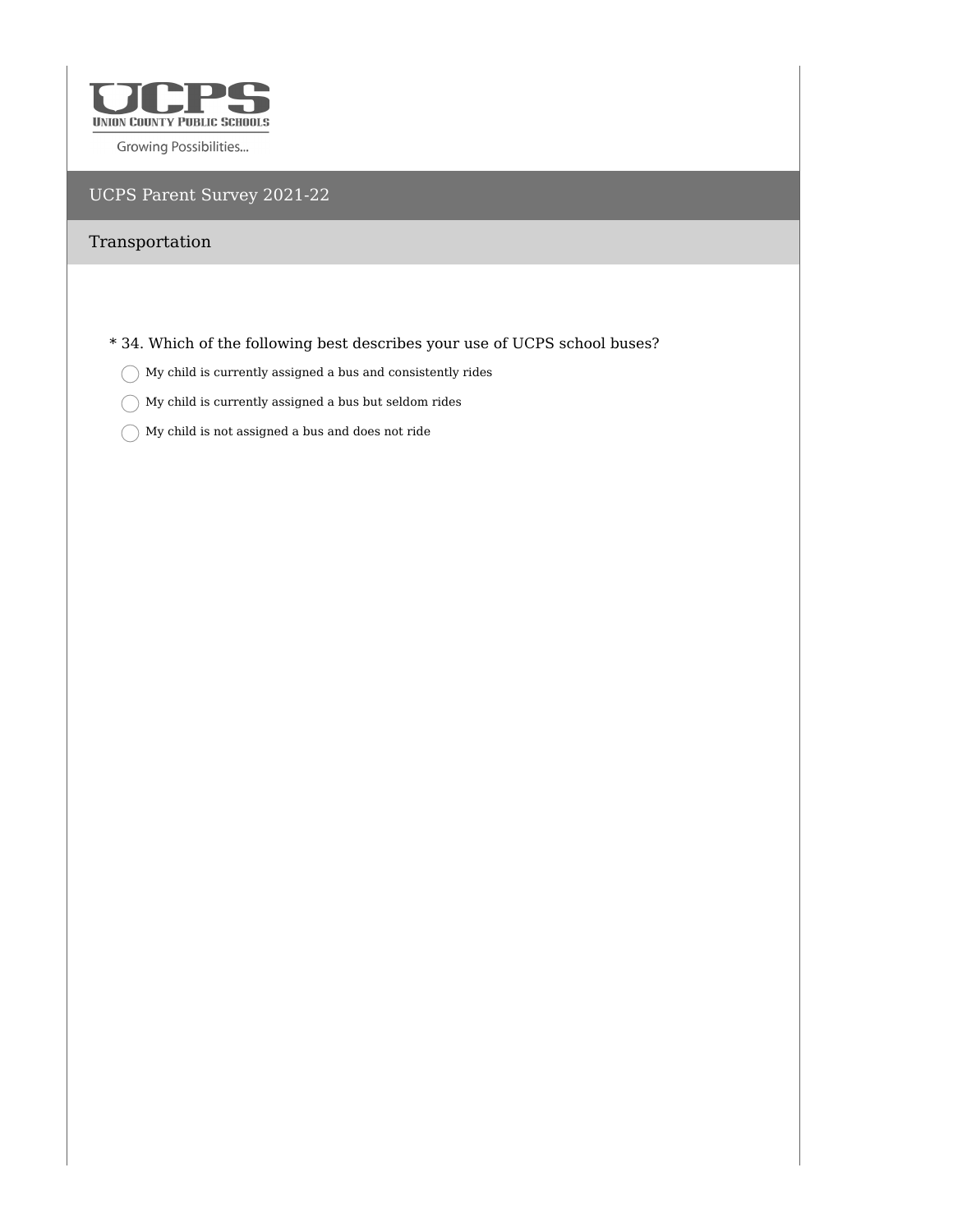

|  | UCPS Parent Survey 2021-22 |
|--|----------------------------|
|  |                            |

| Transportation                                                                                   |
|--------------------------------------------------------------------------------------------------|
|                                                                                                  |
| * 35. Which of the following is a priority for you when it comes to your student riding the bus? |
| Safety                                                                                           |
| Bus stop time                                                                                    |
| Bus capacity                                                                                     |
| Discipline and behavior concerns                                                                 |
| Length of bus ride                                                                               |
| Other (please specify)                                                                           |
|                                                                                                  |
|                                                                                                  |
| * 36. What would improve or enhance your child's school bus ride experience?                     |
| On time arrival at the stop<br>On time arrival at the school                                     |
| Length of bus ride                                                                               |
| Later morning pick-up times                                                                      |
| Bus discipline                                                                                   |
|                                                                                                  |
| Other (please specify)                                                                           |
|                                                                                                  |
| * 37. Are you in favor of your student using an ID scanning system when they enter and exit      |
| the bus?                                                                                         |
| Yes                                                                                              |

 $\bigcirc$  No

\* 38. Are you willing to allow your child to walk a longer distance to the bus stop for shorter ride times?

Yes

No